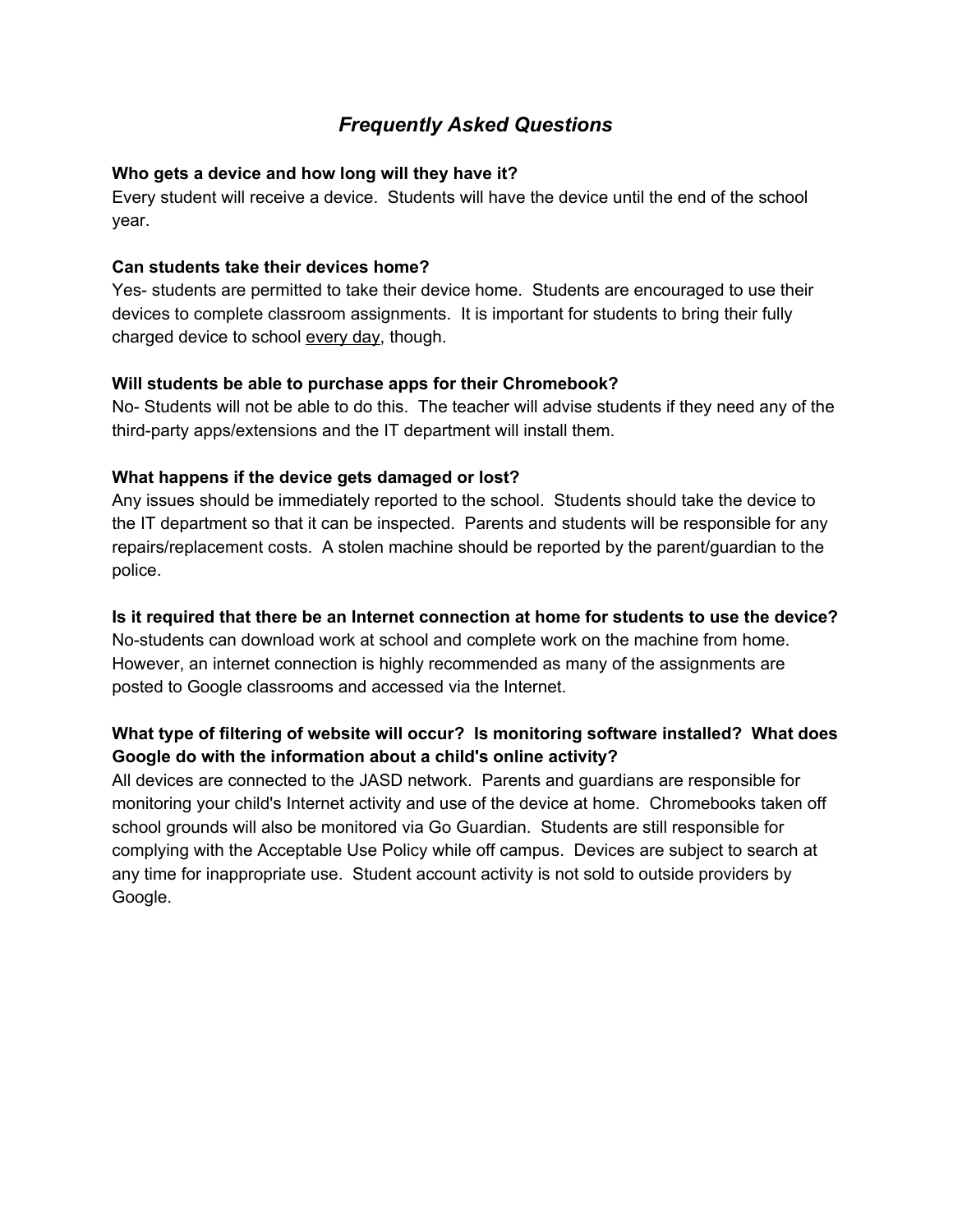# JASD Chromebook Loan Agreement

- One Chromebook and one charger are being issued to the student and are in good working order. It is the student's responsibility to care for and maintain the equipment, returning it in the same condition as when it was distributed.
- The equipment is for educational purposes only and is at all times, the property of the Johnsonburg Area School District.
- The student may not make or allow others to make any attempts to add, delete, access, or modify the Chromebook, including software.
- District labels have been placed on the Chromebook. These labels are not to be removed or modified. If they become damaged or missing, contact Mr. Munsell. No additional stickers, labels, tags, or marking of any kind are to be added to the device.
- Do not attempt to repair or replace the equipment on your own. In case of any malfunctions, please contact Mr. Munsell.
- The student agrees to use best efforts to assure that the district property is not damaged or rendered inoperable by electronic viruses while in their possession.
- If the Chromebook is lost or stolen, the student/parent is responsible for the full cost of the device.
- The student acknowledges and agrees that the use of the Chromebook is a privilege. By agreeing to these terms, the student takes full responsibility for safeguarding and protecting the District property and must return the device in the same condition that it was received. All JASD Board policies apply to the Chromebook whether the student is using the device on or off campus. They can be found at [www.johnsonburgareaschooldistrict.net](http://www.johnsonburgareaschooldistrict.net/).
- Any questions in regard to this agreement should be directed to your child's building administrator. Any technology-based questions should be directed towards Mr. Munsell at bmunsell@johnsonburgasd.net.



Issuer\_\_\_\_\_\_\_\_\_\_\_\_\_\_\_\_\_\_\_\_\_\_\_\_\_\_\_\_\_\_\_\_\_\_\_\_\_\_\_\_\_\_\_